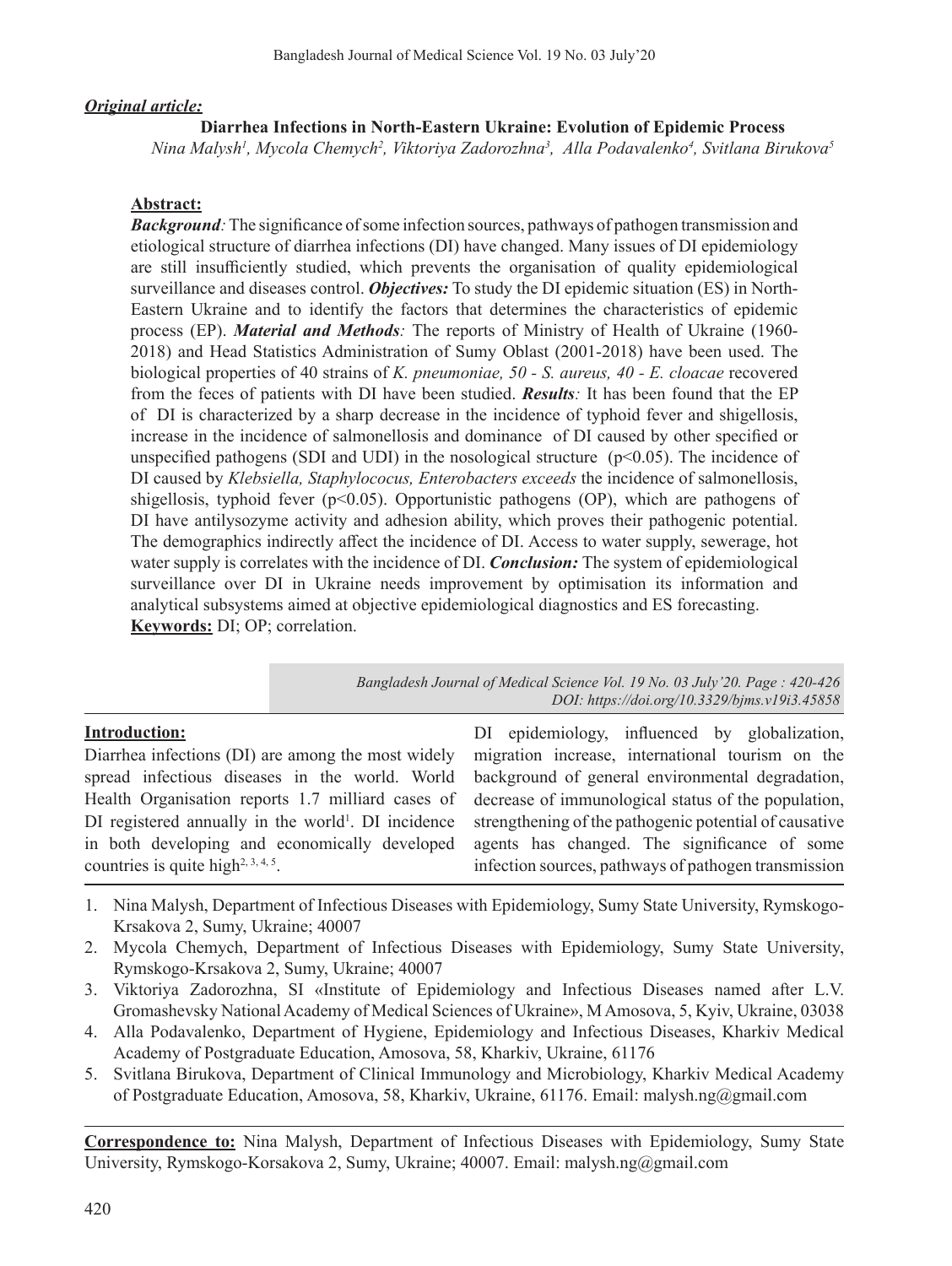and etiological structure of DI have changed<sup>6, 7, 8</sup>.

Many issues of DI epidemiology are still insufficiently studied, which prevents the organisation of quality epidemiological surveillance and diseases control . **Objectives:**

To study the DI epidemic situation (ES) in North-Eastern Ukraine and to identify the factors that determines the characteristics of epidemic process (EP).

#### **Materials and research methods:**

The reports of Ministry of Health of Ukraine (1960- 2018) and Head Statistics Administration of Sumy Oblast (2001-2018) have been used. The biological properties of 40 strains of *K. pneumoniae, 50 - S. aureus, 40 - E. cloacae* recovered from the feces of patients with DI have been studied. Antilysozyme activity (ALA) of opportunistic pathogens (OP) was determined using cup-plate technique according to the method of O.V. Bukharin et al. in the range of lysozyme concentration from 5 to 25  $\mu$ g/ml (the strain *Micrococcus lysodecticus*(ATCC 10240) was used as a test culture). The strains were considered highly active at lysozyme neutralization if concentration was greater than 25 µg /ml, intermediate level-10-20  $\mu$ g/ml, lowlevel - 5  $\mu$ g /ml. The maximum value of lysozyme concentration in the medium at which the growth of the indicator strain was still observed was taken as ALA level of the studied cultures<sup>9</sup>. The adhesive properties of OP were determined using the method of V.I. Brilis et al. Adhesion was considered to be zero at average adhesion index from 0 to 1.0, low – at mean value of adhesion from 1.01 to 2.0, average – from 2.01 to 4.0, high – more than  $4.0^{10}$ .

The epidemiological, microbiological and statistical methods of research have been applied. Statistical processing of the study results have been carried out using computer programmes Microsoft Office Excel 2010, SPSS, 12, Statstica 6.

### **Ethical clearence:** Not required

#### **Results and discussion:**

It has been established that during 1960-2018 there have been significant changes in EP of DI. The ES was characterized by the decrease in the incidence of typical intestinal anthroponoses (typhoid fever and shigellosis). Typhoid fever incidence decreased from 7.4 per 100 000 people in 1960 to 0.3 - in 2002 Since 2003, the cases of typhoid fever in North-Eastern Ukraine have not been registered (Fig. 1). Shigellosis EP in the period of 1960-1975 was marked by the gradual incidence increase from 100.7 per 100 000 people up to 625 per 100 000 people. Starting 1976 there was a decrease to 0.6 per 100 000 people in 2018 on the background of insignificant rises in shigellosis incidence, (Fig. 2).



Figure 1. Incidence of typhoid fever



Figure 2. Incidence of shigellosis

It is well known that the main risk factors for the rapid spread of DI are poor sanitation and hygiene, low cultural practices of population. The main causes of the cases were microbially contaminated products of dairy industry, public catering establishments, drinking water, as well as poor sanitary and technical state of the kitchen facilities of preschool institutions, gross violations of food technology.

The Ministry of Health of Ukraine issued a decree regulating the main principles of sanitary and epidemiological surveillance and anti-epidemic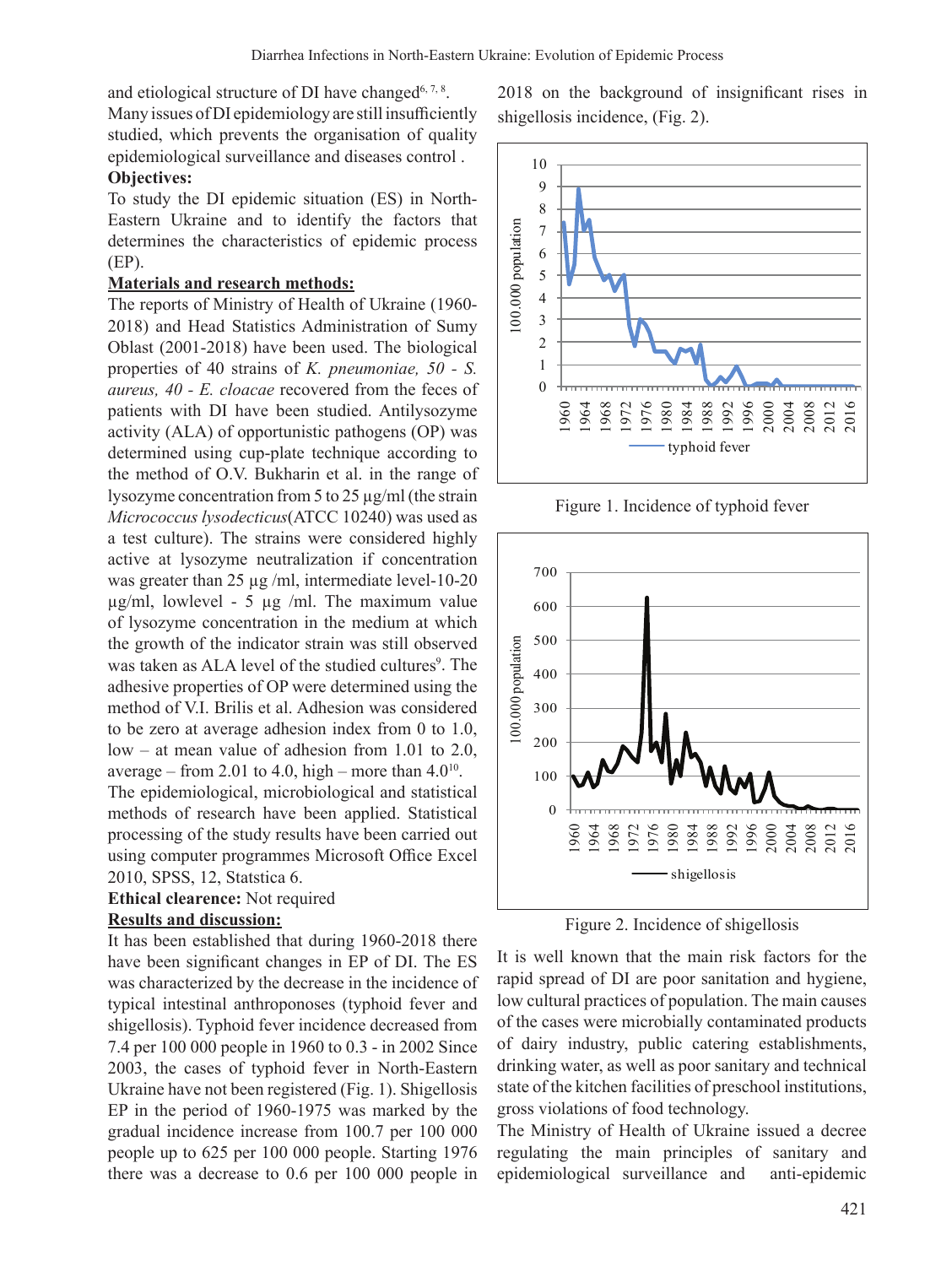measures in respect of DI in order to improve DI prevention during tense ES, when high incidence of shigellosis, outbreaks of DI were registered<sup>11</sup>.

Taking into account the above, it can be assumed that many factors contributed to the decrease in the incidence of intestinal infections (typhoid fever and shigellosis), where a person is the only source of pathogens, and one of them is greater control over compliance with sanitary and hygienic rules, improvement of social and economic living conditions in Ukraine in general and Sumy Oblast in particular. Timely detection of DI pathogens carriers during preventive and periodic medical examinations of employees of food production facilities, continuous state sanitary and epidemiological supervision of compliance with sanitary legislation during procession, transportation, storage and sale of food and food stock; water supply facilities, certainly affected the improvement of ES. Automation of production processes in the food industry and public catering establishments, use of modern equipment allowed excluding people from the technological process, reducing the risk of microbial contamination of food.

At the same time, it should be noted that the risk of ES worsening constantly exists taking into account the epidemiology of the abovementioned diseases. Thus, 3-5 cases of typhoid fever are detected annually in foreign citizens or tourists returning to Ukraine from endemic area of typhoid fever. The median incidence of shigellosis in 2011-2018 in the neighboring Kharkiv Oblast is 11.6 times higher and is 18.6 per 100.000 people.

On the background of reduced incidence of intestinal anthroponoses, salmonellosis EP was characterized by the incidence increase from 3.6 per 100.000 people in 1960 to 19.3 in 2018 (Fig. 3). The incidence rate of other DI or caused by other specified or unspecified pathogens (SDI and UDI) was high, despite the decrease from 499.4 per 100.000 in 1960 to 132.1 in 2018 (3.8 times) (Fig. 4).

Consequently, the implemented sanitary and hygienic measures were not effective enough in respect of salmonellosis. During 1960-2018 the incidence increased by 5.5 times. The abovementioned points to the ineffectiveness of unified preventive measures and proves the EP autonomy of various nosological entities of DI in general, and salmonellosis in particular. The wide application of centralized fattening of animals in livestock farms, the use of industrial methods of meat and meat food production contributed to Salmonella dissemination in animals



Figure 3. Incidenceof salmonellosis



Figure 4. SDI and UDI incidence

and environment, which affected the dynamics of salmonellosis incidence in people. The incidence rate of the disease is mainly due to non-compliance with hygiene and sanitary regulations, violations of food technology. Taking into account the unfavorable salmonellosis situation, the Ministry of Health of Ukraine issued salmonellosis prophylaxis decree in 1985<sup>12</sup>. The measures were mainly aimed at preventing contact transmission and transmission via fomites.

The genus Salmonella includes more than 2000 serovars. Serovars, most often causing the development of salmonellosis (S. Enteritidis, S. Typhimurium, S. Infantis) in humans and animals do not cause clinical manifestations of the disease or infection develops subclinically. As salmonellosis ES did not improve and, moreover, this disease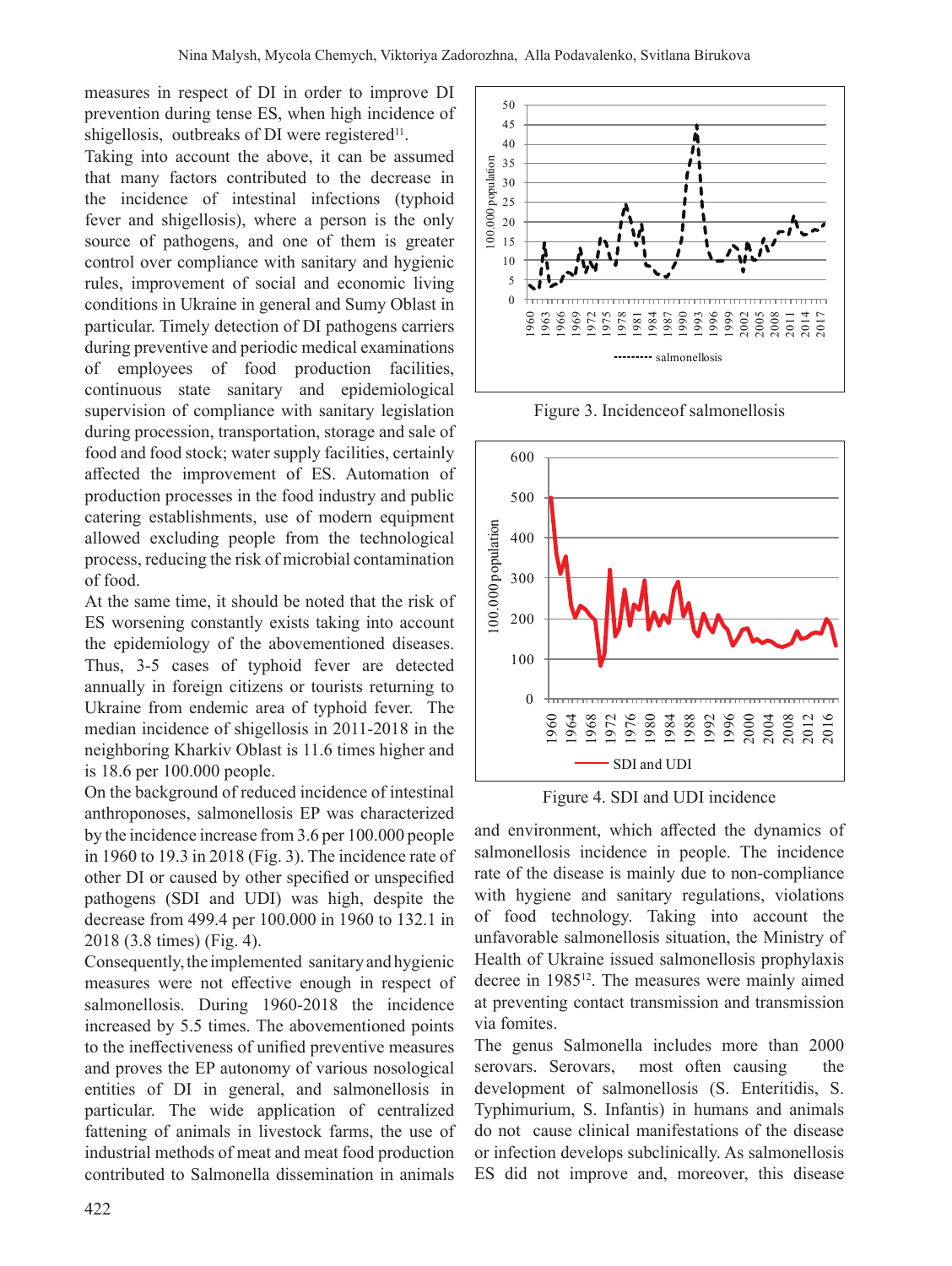became an issue for animals, consequently, the Ministry of Agrarian Policy and Food issued a decree in 2016 with instructions for prevention the spread of salmonellosis among birds and consumer access to Salmonella infected products $13$ . Thus, this decree forbade retail trade of infected eggs and slaughtered poultry.

Comparing the share of different DI nosological entities, it was established that SDI and UDI determined ES during the following studied periods1960-1980, 1981-2000, 2001-2018. The DI profile showed the increase of SDI and UDI share by 1.5 times and amounted to 86.7 % during 2001-2018 compared with 1960-1980.

The share of salmonellosis in 2001-2018 increased by 3.9 times and amounted to 8.9 % compared with 1960-1980s. The share of shigellosis decreased by 9.1 times and amounted to 4.4 %. The share of typhoid fever was insignificant in all studied periods and decreased from 1.1 % in 1960-1980 to 0.01 in 2001-2018.

In 1995 the decree of the Ministry of Health of Ukraine listed especially dangerous, dangerous and parasitic diseases of human which had to be mandatory registred<sup>14</sup>. According to this decree, in addition to cholera; typhoid fever; paratyphoid fever A, B, C; salmonellosis; shigellosis; yersiniosis; campilobacteriosis the medical staff reported the cases of colitis, enteritis, gastroenteritis caused by Colibacillus, Aerobacters, Staphylococcus, Streptococcus, Blue pus bacillus, Proteus, Klebsiella, Enterobacter, Enterococcus, Serratia, Bacteroid, Clostridium, Rotavirus and other microorganisms and DI caused by unspecified pathogens of unspecified bacterial food poisoning.

The rise of SDI incidence was established since 2001 (from 60.6 per 100.000 people in 2001 to 81.6 – in 2018, at that in 2010; 2011; 2014 and 2016 the indices were in the range of 102.1-104.4 per 100.000 people). On the contrary, the incidence of UDI decreased from 79.8 per 100.000 people in 2001 to 49.5 in 2018, which indicates an improvement of the laboratory diagnostics of DI.

Ukraine does not officially register DI caused by opportunistic pathogens (OP).

The study, based on the reporting documentation of the health care institutions, established that the incidence of DI caused by Klebsiella ranged from 15.7 to 40.2 per 100.000 people, Enterobacters – from 3.9 to 24.9 per 100.000 people. Staphylococus – from 13.6 to 20,5 per 100.000 people.

Among the abovementioned DI, only

staphylococcocus can be considered anthroponosis. Klebsiella and Enterobacter are ubiquitous in the nature. Taking into account that the main source of Klebsiella and Enterobacter is soil, the resulting DI can be considered sapronosis. The main route of transmission is through food. OP are characterized by low virulence, and, therefore, to achieve the infecting dose, they need time for reproduction in food. Humans and animals can also be a source of DI pathogens, as these OP are representatives of indigenous intestinal microflora<sup>15</sup>.

Up to this time in Ukraine, the main criterion for the DI diagnostiсs caused by OP is their detection in the feces or vomit of the patients in the quantity of at least 10<sup>6</sup>CFU per 1 g of feces<sup>16</sup>. That is, the microbiological study at acute intestinal infectious diseases is based on the determination of the quantitative composition of the intestinal microflora and does not take into account the pathogenic potential of microorganisms. In order to identify the pathogenicity factors of OP, a laboratory study was conducted to determine their ALA and ability to adhesion. Lysozyme is a part of the body's immune system and protects it from infectious agents. It is established that OP isolated in etiologically significant doses from the feces of patients with DI, demonstrate ALA in  $(86.2\pm3.0)$  % of cases (table.1).

**Table 1. Antilysozyme activity of OP (M±m) %**

|                           | Level of antilysozyme activity |                                  |                |                |                |  |
|---------------------------|--------------------------------|----------------------------------|----------------|----------------|----------------|--|
| <b>OP</b>                 | $\bf{0}$                       | $\overline{4}$<br>$\mu$ g/<br>ml | $10 \mu g/ml$  | $20 \mu g/ml$  | $25 \mu g/ml$  |  |
| S. aureus<br>$(n=50)$     | 100                            | $76,0{\pm}6,0$                   | $76,0{\pm}6,0$ | $52,0 \pm 7,1$ | $24,0{\pm}6,0$ |  |
| K. pneumoniae<br>$(n=40)$ | 100                            | $85,0{\pm}5,6$                   | $80,0{\pm}6,3$ | $80,0{\pm}6,3$ | $15,0{\pm}5,6$ |  |
| E. cloacae<br>$(n=40)$    | 100                            | 100                              | 100            | $90,0{\pm}4,7$ | $10,0{\pm}4,7$ |  |

At lysozyme concentrations of 5 and 10  $\mu$ g/ml, the level of ALA strains isolated from the feces of the patients with acute intestinal infectious disease varied in the range from 76.0 to 100 %. Even at lysozyme concentration of 25 µg/ml in the feces, the microorganisms demonstrated ALA.

It is well known that the adhesion of microorganisms is a releaser in the development of infectious pathological process. The study revealed the ability to adhesion in  $(50.8\pm4.4)$  % of the studied cultures isolated from the feces of patients with DI (Table 2).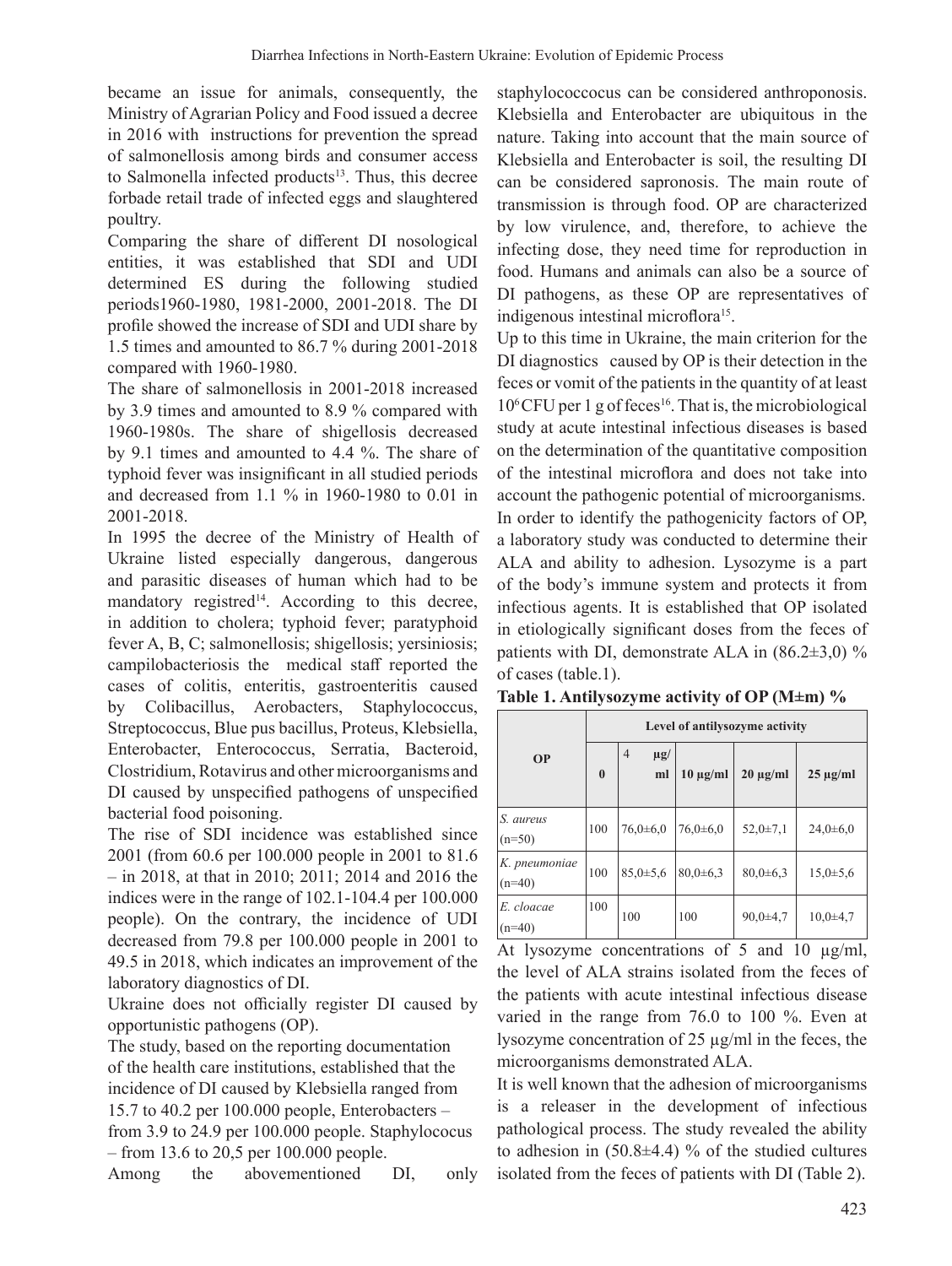|                      |  | Table 2- OP distribution according to adhesion |  |  |
|----------------------|--|------------------------------------------------|--|--|
| degree (M $\pm$ m) % |  |                                                |  |  |

| <b>OP</b>                 | <b>Adhesion level</b> |                |                |          |  |  |
|---------------------------|-----------------------|----------------|----------------|----------|--|--|
|                           | adhesive              | low            | moderate       | high     |  |  |
| $S.$ aureus (n=50)        | $36,0{\pm}6,8$        | $30,0{\pm}6,5$ | $6,0{\pm}3,4$  |          |  |  |
| K. pneumoniae<br>$(n=40)$ | $85,0{\pm}5,6$        | $75,0{\pm}6,8$ | $10,0{\pm}4,7$ |          |  |  |
| E. cloacae<br>$(n=40)$    | $35,0 \pm 7,5$        | $35,0 \pm 7,5$ | 0              | $\Omega$ |  |  |

Adhesion is inherent in the prevailing number (85,0) %) of *K. pneumoniae* and in more than one third of *S. aureus* and *E. cloacae* isolated from the feces of the patients with DI. It should be noted that the bacteria with low adhesion dominated in the studied strains.

Consequently, OP ability to overcome the immune defense of the macroorganism, to fix on the surface of enterocytes testifies their significant pathogenic potential, because ALA and the adhesion ability are inherent in OP.

In order to determine the social factors that can determine the EP of DI, the demographics and the access to water supply, sewerage, hot water supply were studied in North-Eastern Ukraine (Sumy Oblast).

It is established that depopulation of region is increasing. The population number decreased from 1,279,900 people in 2003 to 1,094,300 people in 2018 that is by 14.5 %. The number of deaths in 2003-2018 exceeded the number of births by 2.2 times.

Persons older than 18 year dominated the age structure of the population, the number of children decreased constantly. In 2003, there were 249.200 children in Sumy Oblast, but in 2018 – 171.600. That is, the number of children decreased by 31.1 %. There was 1.028.500 adults in 2003, 920.500 in 2018 , or adult population decreased is 10.5 % less. The share of children in the total population composition decreased from 19.5 % in 2003 to 15.7 % in 2018.

Along with the population decrease, the decrease in the population density was also observed. According to the statistics, this index ranged from 53.7 per 1 km<sup>2</sup> in 2003 to 45.9 in 2018.

Vital statistics and migration of the population are important indices of the region demographics. The vital statistics coefficient varied from (-11.4) % in 2003 to (-9.8) % in 2018; the migration coefficient varied from (-3.8) % in 2003 to (-1.9) % in 2009.

Correlation analysis was carried out to verify the

hypothesis that demographics has an impact on the DI incidence. The direct strong correlation between shigellosis incidence and population number, both adults and children ( $r=0.838$ ,  $r=0.778$  and  $r=0.872$ , respectively), the population density  $(r=0.836)$ ; between the incidence of SDI, SDI and UDI and the migration rate of the population  $(r=0.897)$  and r=0.736, respectively). Indirect strong correlations were established between the number and density of the population and the incidence of salmonellosis  $(r=-0.722$  and  $r=-0.721$ , respectively), SDI ( $r= 0.779$  and  $r=0.779$ , respectively). That is, if the current trend in demographics remains, when the population decreases from year to year, we should expect a strong increase of both salmonellosis and SDI incidence.

Access of the population to water supply, sewerage, hot water supply is a factor that characterizes the level of social and economic region development. The share of the total area of housing equipped with water supply varied from 44.9 % in 2003 to 50.6 % in 2017, sewerage – from 41.3 % in 2003 to 48.5 % in 2017, hot water supply – from 27.5  $%$  in 2003 to 34.1 % in 2017 in Sumy Oblast.

The correlation analysis found that in addition to the expected indirect correlation between shigellosis incidence and availability of water supply, sewerage, hot water, there was the direct strong correlation between the availability of water supply and sewerage as well as hot water (table. 5).

**Table 3 - Pair correlation coefficients between annual levels of DI incidence and the share of the total area of housing equipped with water supply, sewerage, hot water supply (r)**

|                           | <b>Living environment</b> |          |                  |  |  |
|---------------------------|---------------------------|----------|------------------|--|--|
| <b>Nosological entity</b> | water supply              | sewerage | hot water supply |  |  |
| Shigellosis               | $-0.823$                  | $-0.806$ | $-0.783$         |  |  |
| <b>Salmonellosis</b>      | 0.729                     | 0.751    | 0.743            |  |  |
| SDI and UDI               | 0.736                     | 0.726    | 0.758            |  |  |
| <b>SDI</b>                | 0.852                     | 0.872    | 0.851            |  |  |
| <b>UDI</b>                | $-0.264$                  | $-0.295$ | $-0.275$         |  |  |

The abovementioned indirectly points to the issues existing in the services provision for the population, namely, microbially contaminated drinking water.

Consequently, the following social (decreased role of a human as an infection source, increased role of animals and soil as OP source; depopulation, less than half of the housing is equipped with water supply, sewerage, hot water supply) and biological (OP demonstrate ALA and adhesion ability) factors have changed EP of DI, namely they decreased the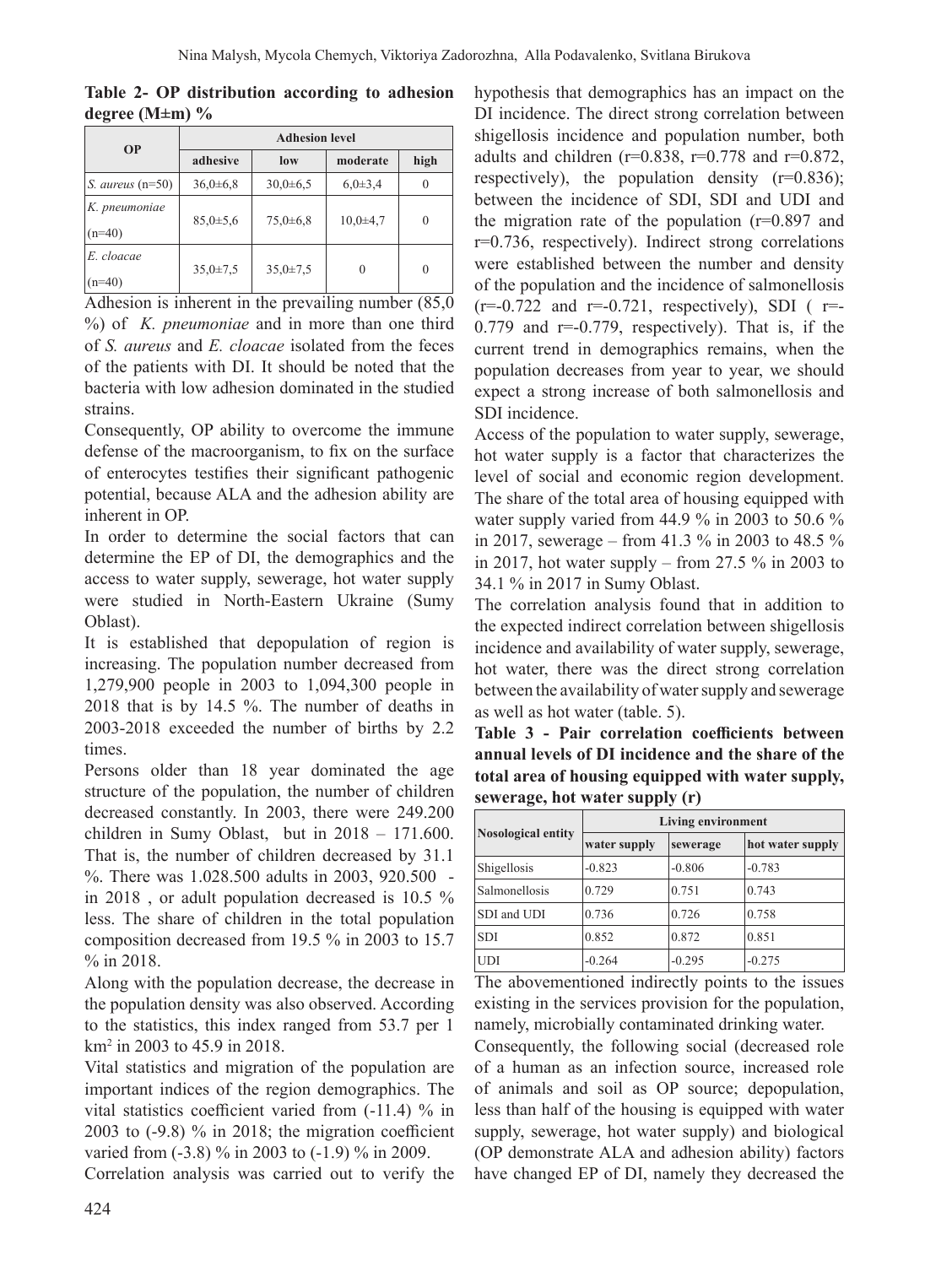incidence of intestinal anthroponoses (shigellosis, typhoid fever) and increased intestinal zoonoses (salmonellosis) and sapronoses (DI caused by OP). **Conclusions:**

- 1. ES with DI is characterized by a sharp decrease in the incidence of typhoid fever and shigellosis, increase in the incidence of salmonellosis and dominance of SDI and UDI in the nosological structure  $(p<0.05)$ .
- 2. The incidence of DI caused by Klebsiella, Staphylococcus, Enterobacter exceeds the incidence of salmonellosis, shigellosis, typhoid fever (p<0.05). OP, which are DI pathogens, have ALA and adhesion ability, which proves their pathogenic potential.
- 3. The demographics indirectly affects the DI incidence. The correlations have been found between population number and the incidence of shigellosis ( $r=0.838$ ) and salmonellosis ( $r=$ 0.722), SDI ( $r=-0.779$ ); population density and shigellosis (r=0.836), salmonellosis (r=-0.721), SDI (r=-0.779); migration and SDI and UDI  $(r=0.736)$ .
- 4. The access level to water supply, sewerage, hot water supply correlates with the incidence of DI. Correlations between the abovementioned factors and the incidence of shigellosis (r= from -0.783 to -0.823,), salmonellosis, SDI and UDI (from  $r= 0.729$  to 0.872) have been established.
- 5. The system of ES over DI in Ukraine needs improvement by optimisation its information and analytical subsystems aimed at objective epidemiological diagnostics and ES forecasting.

# **Sorce of fund:** None

**Conflict of interest:** None declared

# **Autors's contribution:**

Data gathering and idea owner of this study: Nina Malysh, Alla Podavalenko, Svitlana Birukova,

Study design: Nina Malysh, Mycola Chemych, Viktoriya Zadorozhna

Data gathering: Nina Malysh, Alla Podavalenko, Viktoriya Zadorozhna,

Writing and submitting manuscript: Nina Malysh, Alla Podavalenko,

Editing and approval of final draft: All authors